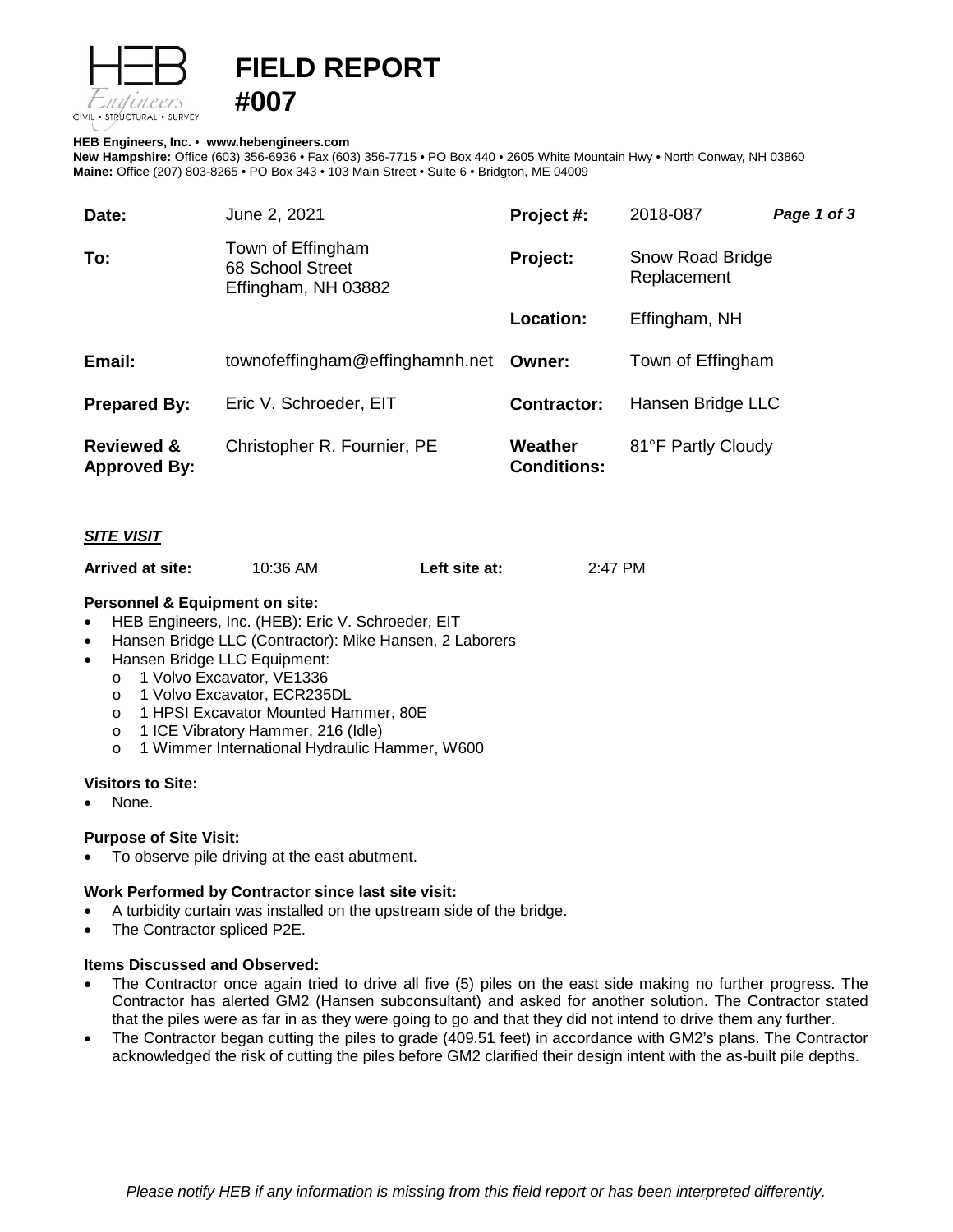*Town of Effingham June 2, 2021 Snow Road Bridge #165/112 over South River, Effingham, NH Page 2 of 3 Field Report #007 HEB Project #2018-087*

• After the Contractor was done driving the pile for the day, they began excavating the culverts, starting with the easternmost culvert (see Photos 1 and 2). This significantly reduced the water level upstream and increased velocity through the site, which mobilized sediment. The downstream turbidity curtain captured most of the sediment, but not all, as the bottom of the curtain lifted due to the velocity. Repair/enhancement of the downstream sediment control is likely necessary before additional culverts are removed.

#### **Work Scheduled:**

• Wednesday, June 3, 2021 – Additional culvert removal.

#### **Outstanding Construction Issues:**

- The Contractor needs to provide revised GM2 design information regarding differing pile conditions (FR #006, 06-01-21).
- Repair/enhancement of the downstream sediment control is likely necessary before additional culverts are removed.

#### **Next Observation:**

• Wednesday, June 3, 2021.

#### **Photos:**

• Taken by Eric Schroeder on Wednesday June 2, 2021.



Photo 1: Removal of the easternmost culvert.